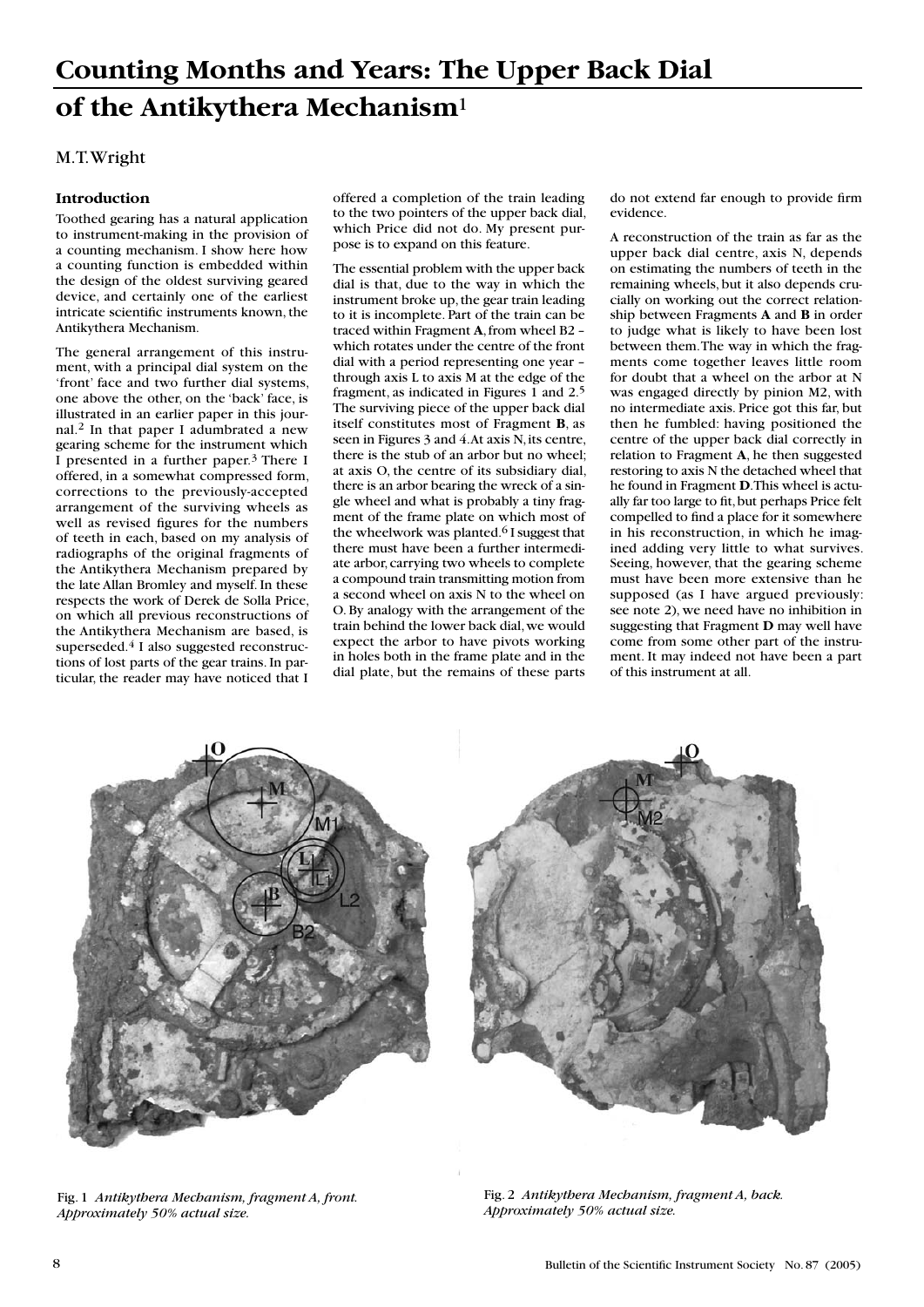

Fig. 3 *Antikythera Mechanism, fragment B, outside. Approximately 90% actual size.*

Fig. 4 *Antikythera Mechanism, fragment B, inside. Approximately 90% actual size.*

In consequence of his use of a wrong wheel at axis N, and the limitations of his estimation of the numbers of teeth in the wheels on axes L and M, Price's suggestions for the period represented by the rotation of the pointer at the upper back dial were ill-founded. He came tantalisingly close to what I will show to be the correct result, but with wrong numbers for the wheels. Finally, however, he seems to have decided that one turn of the pointer probably represented the passage of four years. In his attempt to interpret the function of the dial as a whole, Price was led further astray by his mistaken observation of two wheels at axis O.

There have been other attempts to make sense of this dial. Since, however, none has been based on any evidence other than that found in Price's published paper, and most depend on distorting that evidence in ways that it will not bear, I pass over them in silence and offer my own account.

### **Reconstructing the Gear Train to Axis N**

The Table lists the numbers of teeth of those wheels that are relevant to the present discussion. It is abstracted from the larger table given in my last paper (note 3), to which the reader is referred for an explanation of how the figures were arrived at and for comparison with the figures previously offered by Price. As in that paper, figures that are certain are printed in bold typeface while the degree of uncertainty in the counts of other surviving wheels is expressed by the range in the right-hand column, and conjectural figures for wheels that are altogether lost are printed in italic typeface. Note, in addition, that 97 fits the observed data for wheel M1 slightly less well than 96, and 95 and 98 are less likely still.

In determining the period represented by one turn of the main pointer of the upper back dial at axis N, we are concerned only with the first six rows of figures, remembering that one turn of wheel B2 represents one year. The adoption of 53 teeth for the conjecturally-restored wheel N1 is, in the first instance, based on an attempt to judge its size, and for this we need to consider the correct juxtaposition of Fragments **A** and **B**.

Fragment **E**, which is roughly lozengeshaped and measures about 60 by 35 by 14 mm., is seen under radiography to contain small portions of the back dial plate, including small parts of the two outermost turns of the spiral system of the lower back dial. Its significance for our present purpose is

that, resting between Fragments **A** and **B**, it confirms the fit of one to the other, as shown in Figure 5. The circular lobe that is preserved almost miraculously in the corrosion products at the upper edge of Fragment **A** beyond the crumbled margin of the frame plate (Figures 1 and 2) is seen to be a relic of axis O, probably a washer similar to those found where other arbors take bearing in the plate. The break that formed the edge of Fragment **B**, running downward and slightly to the left through axis N (as seen from the outside) is seen to continue in Fragment **A** as the break that detached the left half of the epicyclic platform.

The relationship can also be explored further using radiographs. Axes G (centre of the lower back dial), B (centre of the front dial), and M in Fragment **A** are seen to lie on the vertical midline of the instrument. Axis N in Fragment **B** is found to lie on the same midline. Fragment **B** fits with the inner end of the spiral system around the upper back dial also lying on this midline, and with the line joining axes N and O at right-angles to the midline. These exercises yield a centre-distance between axes M and N of about 18.2 mm.

I proceed from this estimate of the separation of arbors M and N, and from the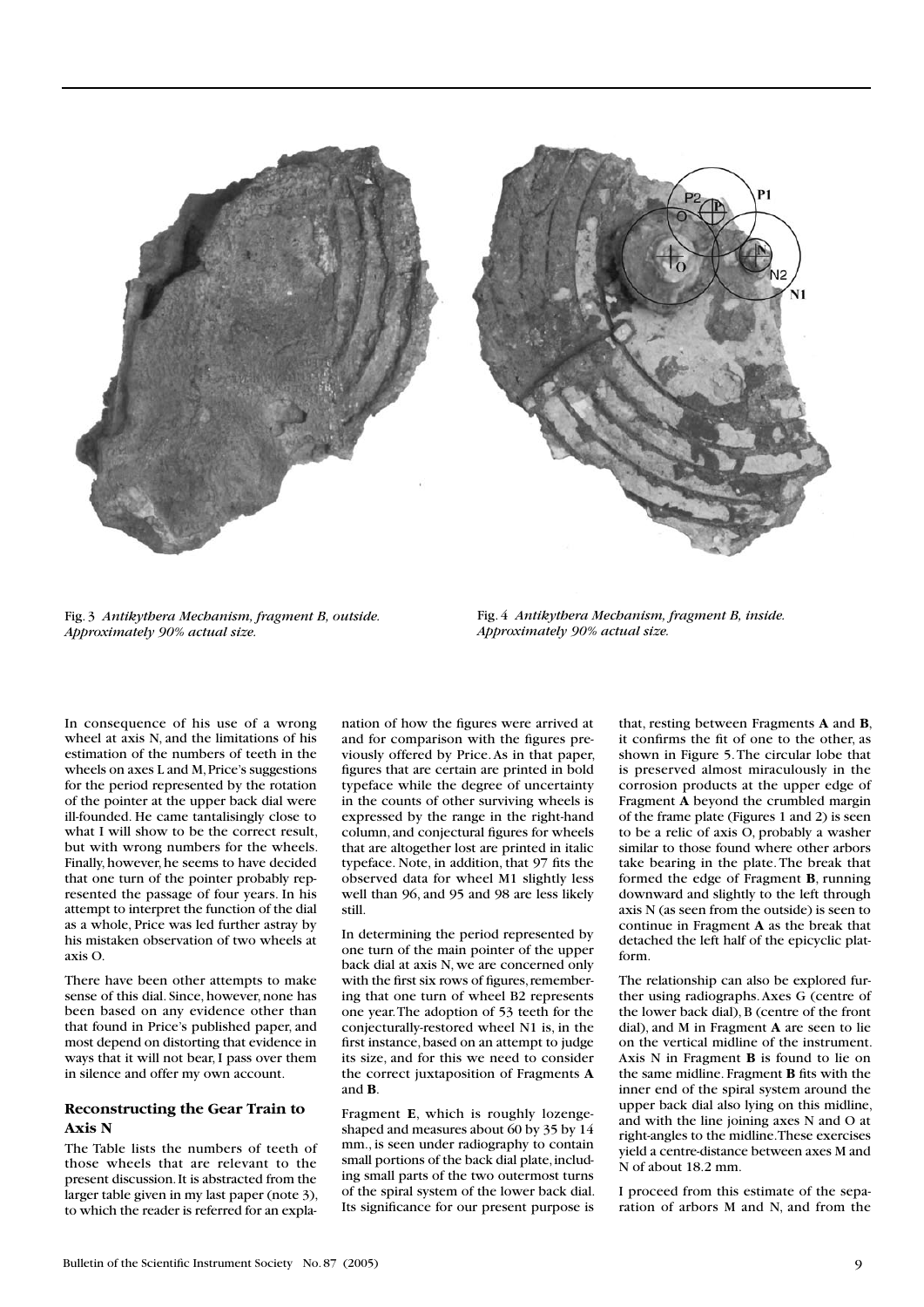

Fig. 5 *Antikythera Mechanism, fragments A, B and E together. Approximately 59% actual size.*

measurement of what remains of pinion M2, to calculate the size and number of teeth of the wheel N1 that it drove; but I do so with some diffidence. The form of the surviving teeth throughout the mechanism is crude, with roughly straight flanks and pointed tips, appearing to be merely the result of cutting out the spaces between them using a file having an edge with an included angle of about 60º.7 Moreover, while much of the observable irregularity in their form may result from damage, the markedly irregular spacing that is found in many places must be largely a feature of their original manufacture. Under these circumstances, discussions of pitch and the pitch circle, on which such a calculation is based, become rather vague.

Therefore a fairly crude calculation is all that is appropriate, and it runs as follows. The tip and root radii of pinion M2 are about 4.5 and 3.5 mm. respectively, so the radius of its pitch circle is roughly 4.0 mm. The corresponding radius of the pitch circle of N1 would therefore be about (18.2 – 4.0) = 14.2 mm., the pitch of wheel N1 should equal that of pinion M2, and so the number of teeth in wheel N1 should be the integer closest to  $(15 \times 14.2/4.0)$ , which suggests a

wheel of 53 teeth. Even with well-divided gears having teeth of a more sophisticated form, the number of teeth would still not be very closely defined because the small pinion M2 leads. In such a case, and especially where the load on the train is light and uniformity of lead does not matter, a certain latitude in both pitch and size of the wheel may be permissible.

However, a count of 53 teeth for wheel N1, taken together with the certain and most probable tooth-counts tabulated for the other wheels, gives a velocity ratio for the train from axis B to axis N of 3.8: 1. That is, one revolution of the pointer on the upper back dial represents 3.8 years or, according to the 19-year period relation that is already known to be embodied elsewhere in the instrument,  $47$  synodic months.  $8$  This result fits with, and makes sense of, all the available evidence in providing a satisfactory solution to the question of the function of the upper back dial.

### **The Dial Plate**

I have drawn attention to the spiral design of the back dial systems (note 2). The arrangement can now be better illustrated by reference to my reconstruction of the

dial plate, which is shown in Figures 6 and 7. The graduations of the upper and lower back dials form spiral scales of five and four turns respectively, accompanied by spiral slots through the plate. The slots are designed to hold moveable markers, riveted loosely into them so that they may be moved along the scales at will. It is not altogether certain that the two spirals should actually meet in the middle to form a continuous S-curve as seen here, but analysis of the geometry and dimensions of the surviving fragments leads to this as a likely arrangement. The detail is probably unimportant, but it would have allowed the user to slide markers from one dial system to the other. The inside view, Figure 7, shows the form of the strips that are riveted across the slots to hold the spiral in shape, attested by two surviving examples in the original. These form little bridges that leave the edges of the slots clear for the passage of the rivet-heads.

A period of revolution for the main pointer on the upper back dial representing 47 synodic months is compatible with Price's observation, confirmed by Bromley and me9, that the visible graduations on the fragmentary upper back dial suggest that the full circle was divided into 47 or 48 parts. I accept 47 divisions as the correct number. The dial system, with its 5-turn spiral, thereby provides a scale of 235 month divisions of a reasonable size, according with the maker's known interest in the 19-year cycle of 235 synodic months. The division of each turn of the spiral into an exact number of parts also agrees with both direct and radiographic observations that the dial divisions run radially straight across the several turns of the spiral.

It is evident that characters were engraved in many – perhaps all – of the spaces between the dial divisions. Presumably the lettering comprised numerals or abbreviations, but too little has been read for any attempt to be made to restore its sense.<sup>10</sup>

### **The Subsidiary Dial**

It is useful to consider first what we know about the subsidiary dial of the lower back dial system. Here the subsidiary pointer (at I) was worked from the main pointer (at G) through a two-stage compound train planted at axes G, H and I. Parts of all the wheels on these axes survive, and although the tooth-counts of some are uncertain we find that the lower subsidiary pointer turned at roughly one-twelfth of the speed of the main one. In discussing that train I argue that a slow-turning subsidiary pointer makes sense only if its period is a simple multiple of the period of the main pointer, and so the only possible value of the ratio in that instance is exactly 12: 1.11

I agree with Price in reading the letter H, engraved within the exposed part of the bounding circle of the lower subsidiary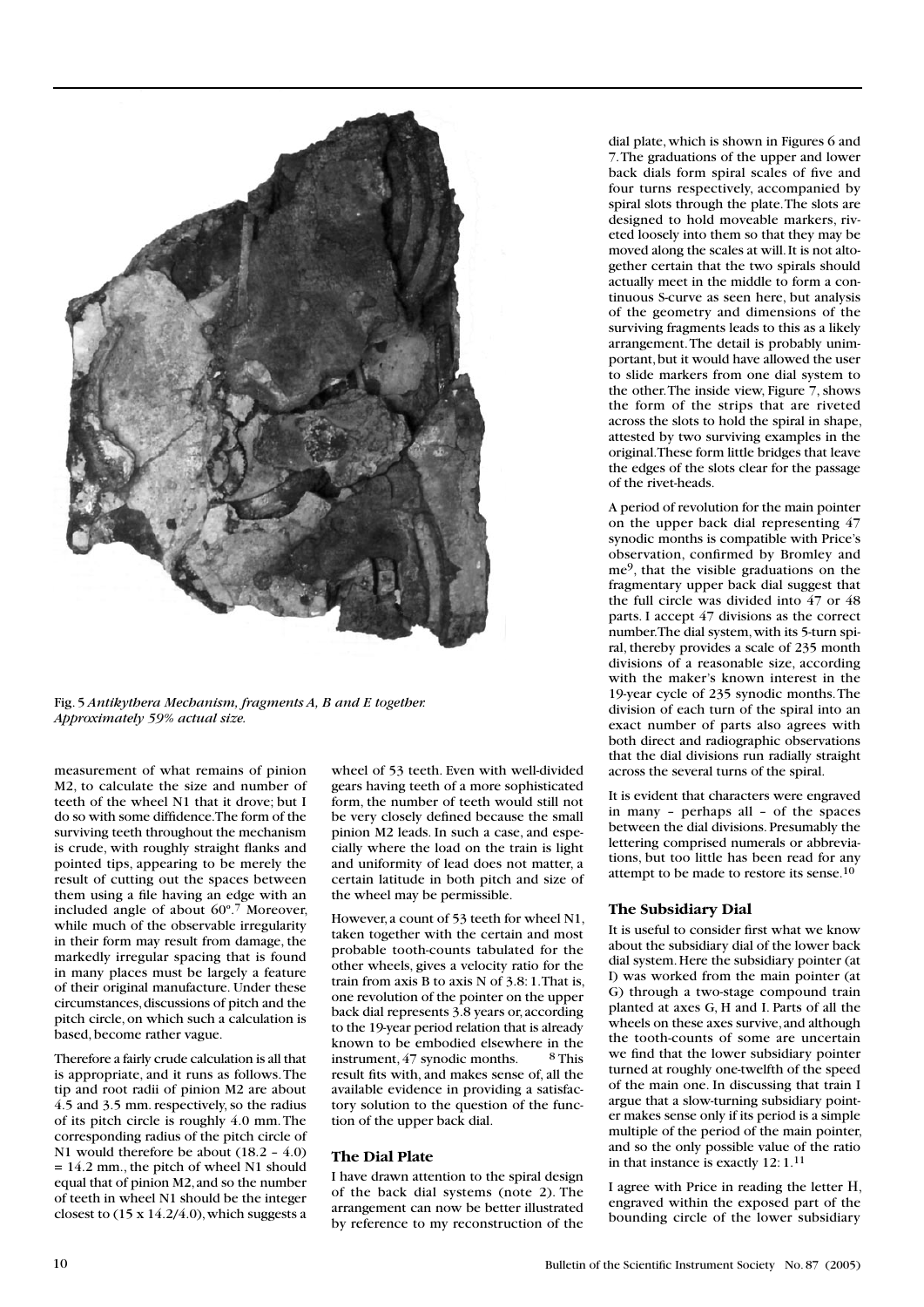dial, to the lower left, although whereas his sketch shows it set horizontally I see it with its upright strokes aligned to the radius of the circle at that point. Looking obliquely under the overlying layer, I see parts of other engraved letters that Price missed: to the right, slightly above the centre, I see an angular corner where two strokes meet, with a serif; to the upper left I see two strokes which appear to terminate in bold serifs, very like part of another H, aligned roughly to radii of the circle. I read these incomplete traces as letters  $\Delta$  (to the right) and IB (to the upper left) respectively, and I interpret them as numerals:  $\Delta = 4$ , H = 8 and  $IB = 12$ . No radial divisions are visible but it is notable that the dial plate is broken along a fairly straight line, vertically downward from the centre of the subsidiary circle, which may indicate fracture along a scribed radial division. Even without division lines, the numerals seem to indicate a tripartite division of the subsidiary dial, and to denote the cumulative number of draconitic months represented as having elapsed (equal to the number of turns made by the main pointer) as the subsidiary pointer sweeps out each third of its circle.

Now we turn to the subsidiary dial of the upper back dial system. Analysis of the fragmentary wheel on axis O, at the centre of the subsidiary dial, yields an uncertain count of 60 teeth. This wheel could have been driven directly by a second wheel on the arbor at N, but then the subsidiary pointer would have rotated just a little slower than the main one, one turn representing about  $4\frac{1}{2}$  years, and in the opposite sense. This is not a useful function, and throughout the rest of the instrument the designer seems to show a preference for pointers rotating clockwise with advancing time. In any case the subsidiary pointer of the lower back dial certainly turned in the same sense as the main one.<sup>12</sup> Uniformity of the sense of rotation would most simply have been preserved by driving the arbor at O from the arbor of the main pointer at N through a compound train involving a further axis, in just the same way as the arbor at I was driven from the arbor at G through wheels on axis H. This arrangement offers us scope to reconstruct a useful function for the subsidiary dial. None of these points alone makes a strong argument, but I will show that, together with the evidence of the dial markings themselves, they do lead to a compelling solution.

Therefore I introduce the intermediate axis P as a conjectural reconstruction. The high number for wheel O dictates that it, and with it the pointer on the upper subsidiary dial, rotated more slowly than the arbor at P and so, almost certainly, more slowly than the corresponding main pointer on axis N. It remains to determine the appropriate velocity ratio for the upper back dial, between axes N and O.

I agree with Price that the subsidiary dial

in the upper system was divided into four, as described below. In the lower system, in which the velocity ratio between the two pointers was 12: 1, the subsidiary pointer moved on a third of a turn, from one mark to the next, each time the main one swept out the whole of its four-turn spiral scale. Applying the same principle to the upper system, with the subsidiary dial divided into four and the main scale of five turns, the velocity ratio between the two pointers would have been 20: 1. One revolution of the subsidiary pointer would then represent the passage of  $20 \times 3.8 = 76$  years.

This output can be achieved using pinions of 12 and 15 and two wheels of 60, as shown in the Table. Other numbers could of course be used, but this extra wheelwork fits neatly, adopting pitches within the extremes found elsewhere in the fragments and with axis P planted above and between axes N and O. Just possibly a notch in the upper edge of Fragment **B** may be interpreted as a broken-out pivot hole in the dial plate, but this is uncertain. The corresponding part of the frame plate is broken away.

Price shows the subsidiary dial divided into four quadrants, with the letter  $\Sigma$  in the lower left quadrant. He must, however, have muddled his notes, because this part of the circle is overlaid by accretions; only the upper left part of the circle is visible. Two radii are visible, and although the observation is difficult I take them to be drawn at right-angles, horizontally and vertically on the plate. Within this quadrant I do indeed see traces of a letter, which I initially read as  $\Sigma$  but which Bromley read as A or  $\Delta$ . All that it seems safe to say is that we both saw straight strokes that did not meet at rightangles. In tomographic radiographs which resolve the plane of the dial plate, in this region I see, tentatively, the two letters  $\Lambda$ H, aligned as before upright to the radius. In the lower left quadrant I see more clearly the letter I, followed by another, indistinct letter. I suggest that the readings, from lower left quadrant and going clockwise, should be:  $I\Theta$ ,  $\Delta H$ , NZ and O $\zeta$ . (The unfamiliar last character, 'stigma' or 'digamma', is used to denote the number 6. It appears in an inscription noted below in the form of a 'square **C**' with heavy serifs.) These are again interpreted as numerals: 19, 38, 57 and 76 respectively. By analogy with the lower subsidiary dial, these indicate the cumulative number of some period of interest represented as having elapsed as the pointer of the main dial runs over the whole of its spiral scale and as the subsidiary pointer traverses each sector of the circle in turn; but this time the period of interest is one year whereas the period represented by one turn of the main pointer is 3.8 years.

By direct inspection one may see some slight, rather uneven graduations outside the bounding circle of the subsidiary dial; and in radiographs I see indistinctly what may be lettering in this position. The spacing of the marks is such that there might be 20 around the circle, in which case they would serve as indicators for individual turns of the main pointer. My impression is that these are marks of a type that all who are familiar with instruments will recognize, those added by the user for his own convenience. I have made no attempt to reproduce them on my model.

### **Conclusion**

I conclude by showing that this restoration of the display of the upper back dial possesses a coherence and usefulness that lend weight to its plausibility.

Just as five turns of the main pointer, sweeping out the whole length of the spiral scale, represents the passage of the Metonic period of 19 years, so one turn of the subsidiary pointer represents 76 years, an interval of time known to astronomers in antiquity as the Callippic Period. The significance of this period, four times the length of the other, is that, while it preserved the same excellent period relation between the synodic month and the year, it was reckoned to contain exactly 27759 days so that it embodied good approximations to the lengths of the synodic month and of the year in days. It seems also that astronomers found it a convenient period for the reckoning of long intervals of time: thus, in the *Almagest*, in giving the date of observations recorded by his predecessors, Ptolemy refers to day and month in the Egyptian calendar (in which, with its year of 365 days, it was understood that dates drifted by one day every four years in relation to the seasons) and a numbered year within a given Callippic cycle. On the instrument, while the main pointer of the upper back dial showed the correspondence of synodic months to years, and the rotation of the subsidiary pointer indicated the passage of Metonic and Callippic cycles, the end of one month, year or cycle and the beginning of the next would be indicated with more precision on the front dial. Thus, the upper back dial system could function as a convenient counter of months, years and cycles of years, in support of the display on the front.

Whether or not one accepts my reconstruction of it as a full planetarium, it is certain that the front dial display entailed some epicyclic modelling and was therefore relatively elaborate. One may envisage the user exploring its indications of astronomical events for times rather distantly removed from his own. In casting a personal horoscope, for instance, the astrologer required the places of the planets at the native's moment of birth, and although we have abundant evidence of the use of tables for computation, $13$  a planetarium instrument could have been used to find the data mechanically. Since it takes about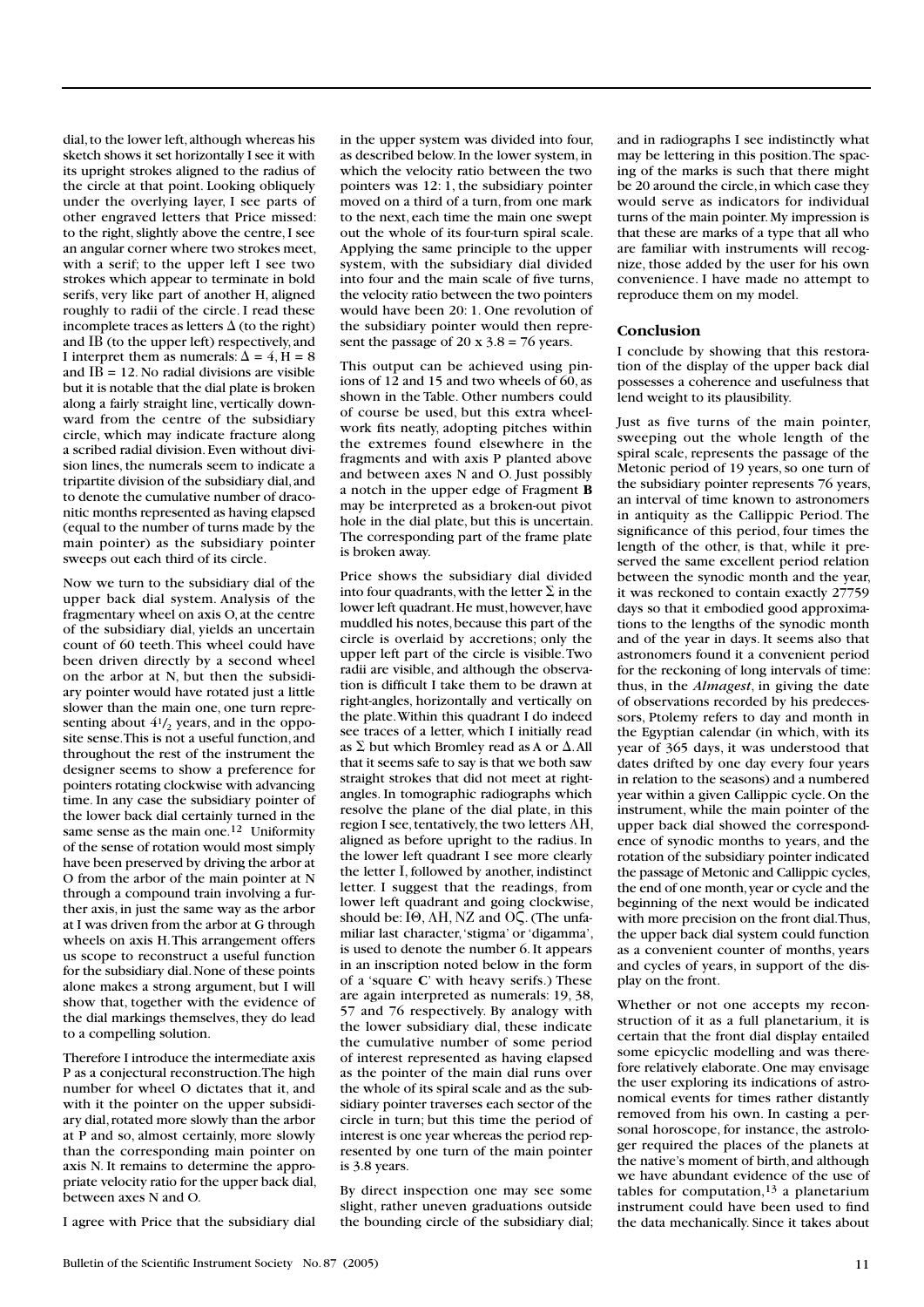

Fig. 6 *The Antikythera Mechanism, reconstruction by M.T. Wright: the back dial.*

five turns of the driving knob to move the display of this instrument by one year, it would have been a great convenience to have had the use of the upper back dial as a year-counter in working it through an interval corresponding to a person's age.

The upper back dial, used either alone or together with the front dial, might also be used in converting between any of the several luni-solar calendars used locally in the Hellenistic world for civil purposes and the Egyptian solar calendar, favoured by astronomers for its relative stability. The user might move the marker-beads along the slot to show any event of interest, such as the beginning of a new year or the astronomically-determined time of some festival. In any case it is interesting to note that the front dial, with its division into days and months according to the Egyptian calendar, and the upper back dial, with its count of months and years in the 19- and 76-year cycles, work together in just the same divided time-reckoning system that we find used by Ptolemy in the *Almagest*.

My conclusion that each turn of the main pointer of the lower back dial of the instrument probably represented one draconitic month, a function of use in attempting to predict eclipses (note 11), suggests a further possible use for the upper dial. Eclipse prediction is uncertain according to any

simple astronomical model, but it was recognized that eclipse events kept roughly to a pattern that repeats after 223 synodic months, the so-called Saros cycle.14 The spiral scale of 235 synodic months is long enough to contain one complete Saros cycle and a little more. The moveable marker beads might be set, according to the month graduations, to signal the eclipse possibilities of a whole cycle at a view.

Finally, there is further evidence from the inscription on what Price called the 'back door plate', a leaf of bronze that may or may not have been jointed to the case but which evidently lay over the back dial as the instrument decayed. Its extended inscription, apparently related to the function of the instrument, is now reduced to tantalising fragments. In one place characters in one line refer to both the 19-year and the 76-year cycles, while in the next line a possibly uncertain reading suggests 223 conjunctions.<sup>15</sup> The first line seems to refer to the periods displayed on the upper back dial; and in the reading of the second line we have a clear reference to the eclipse cycle.

## **Afterword**

The arrangement and function of the upper back dial has in part been reconstructed by analogy with what is known about the lower back dial, and yet the interpretation of the upper dial now seems, if anything, more secure and more complete than that of the lower. It may be that the argument can now be reversed, and that our new insight into the design and function of the upper back dial may help us to gain a better understanding of how the indications of the lower back dial were meant to be read and used.

Taking my reconstruction of the back dial as a whole, and comparing it with that of Price, it will be seen that the indication of the synodic month, surely one of the more widely recognized and widely used astronomical periods, is much reduced in prominence. The alert reader of my last paper (note 3) will, however, have noticed that a new feature is added to the front dial. It appears at the top of my gearing diagram, but it was unfortunately slightly cropped in the final printing. To make good the omission, this part of the diagram is reproduced here as Figure 8. This element of my reconstruction, which is sound-

ly based on evidence found in fragment C, supplies what seemed to have been lost in abandoning Price's: an easilyread indication of the synodic month. In addition, it provides a visual display of the Moon's phase. The feature forms the topic of a further short paper, now in preparation.

### **Acknowledgement**

I am grateful to Dr Silke Ackermann of The British Museum and Dr J.V. Field of Birkbeck College, both of whom have allowed me to engage them in discussion which has been most helpful in clarifying the ideas that I have attempted to express here. Any mistakes are, however, entirely my own.

### **Table**

Tooth-counts for the wheels in the train leading to the upper back dial.

| B2             | 64 |           |
|----------------|----|-----------|
| L1             | 38 | $37 - 38$ |
| L2             | 53 |           |
| M1             | 96 | $95 - 98$ |
| M2             | 15 |           |
| N1             | 53 |           |
| N2             | 15 |           |
| O              | 60 | $57 - 62$ |
| P1             | 60 |           |
| P <sub>2</sub> | 12 |           |
|                |    |           |